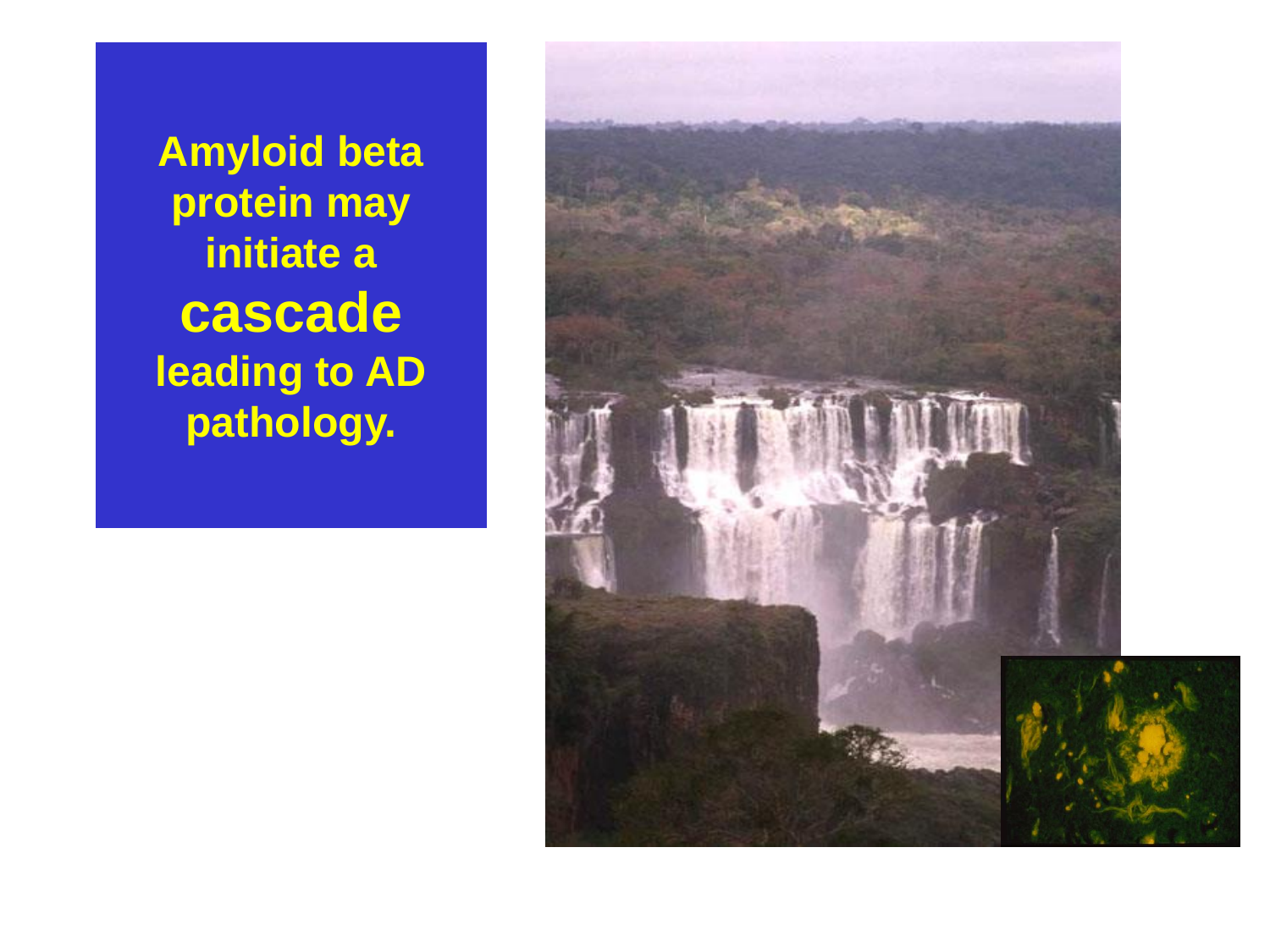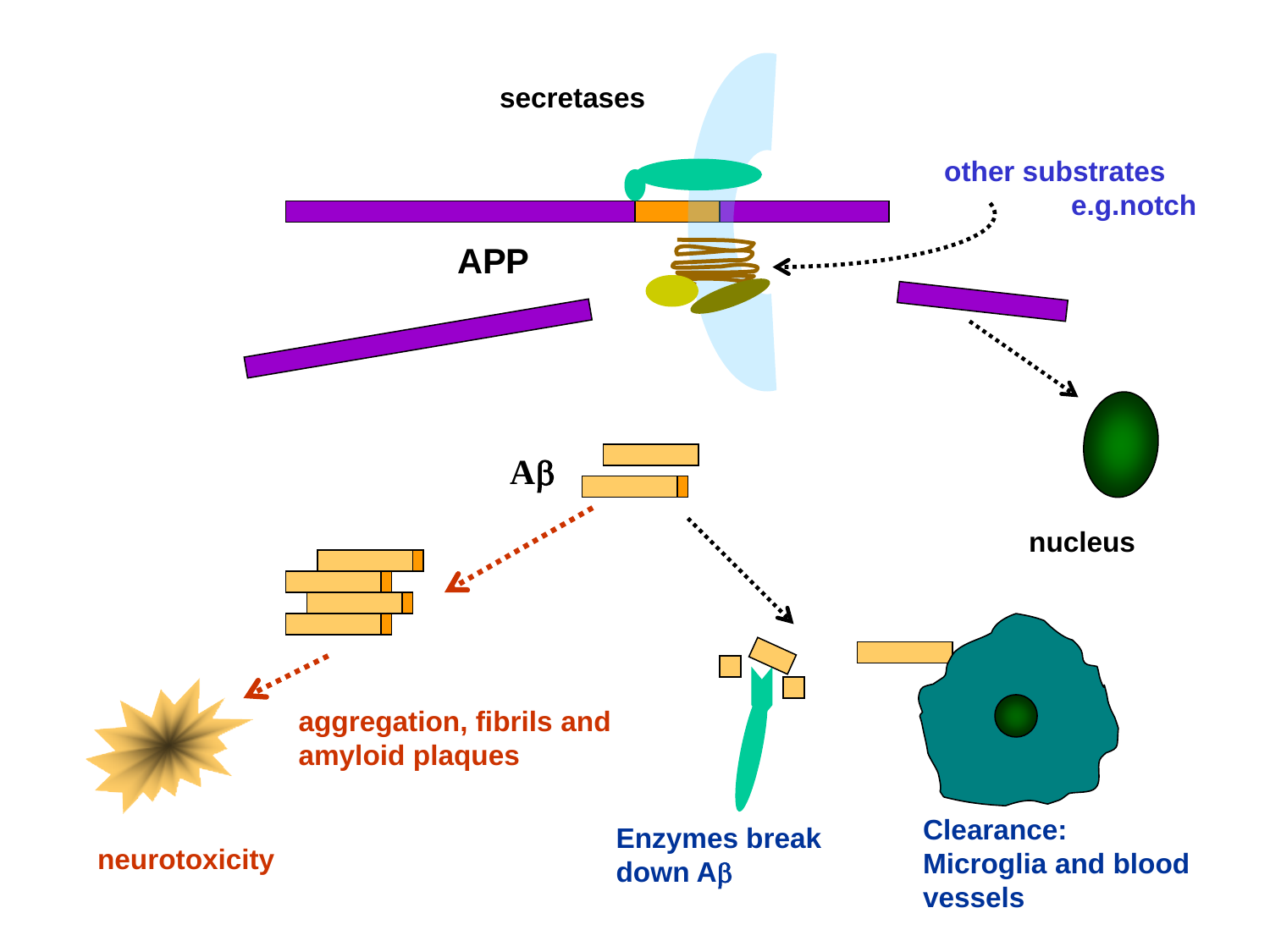## **CSF Aβ equilibrium depends on:**

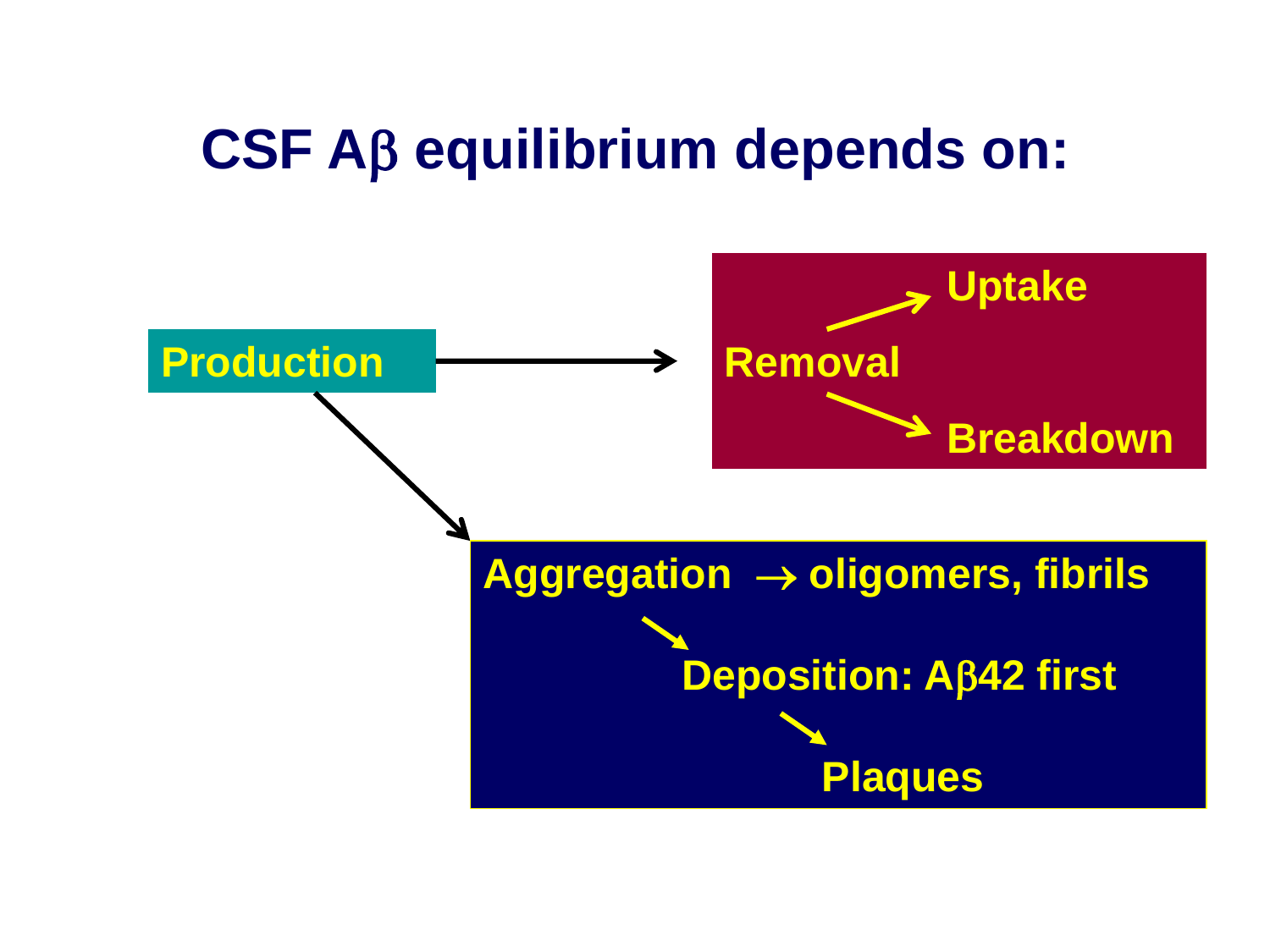#### **A**42 **is the initiator and main culprit in amyloid deposition**



 **A42 is the** i**nitial amyloid species deposited in brain A42 exceeds A40 in amyloid deposits Toxicity and amyloid fibril formation:**  $A\beta$ 42 > 40 **Selectively 1 in presenilin mutations in most APP mutations High plasma A42 is linked to a LOAD locus on chr 10**

Down's syndrome study by C. Lemere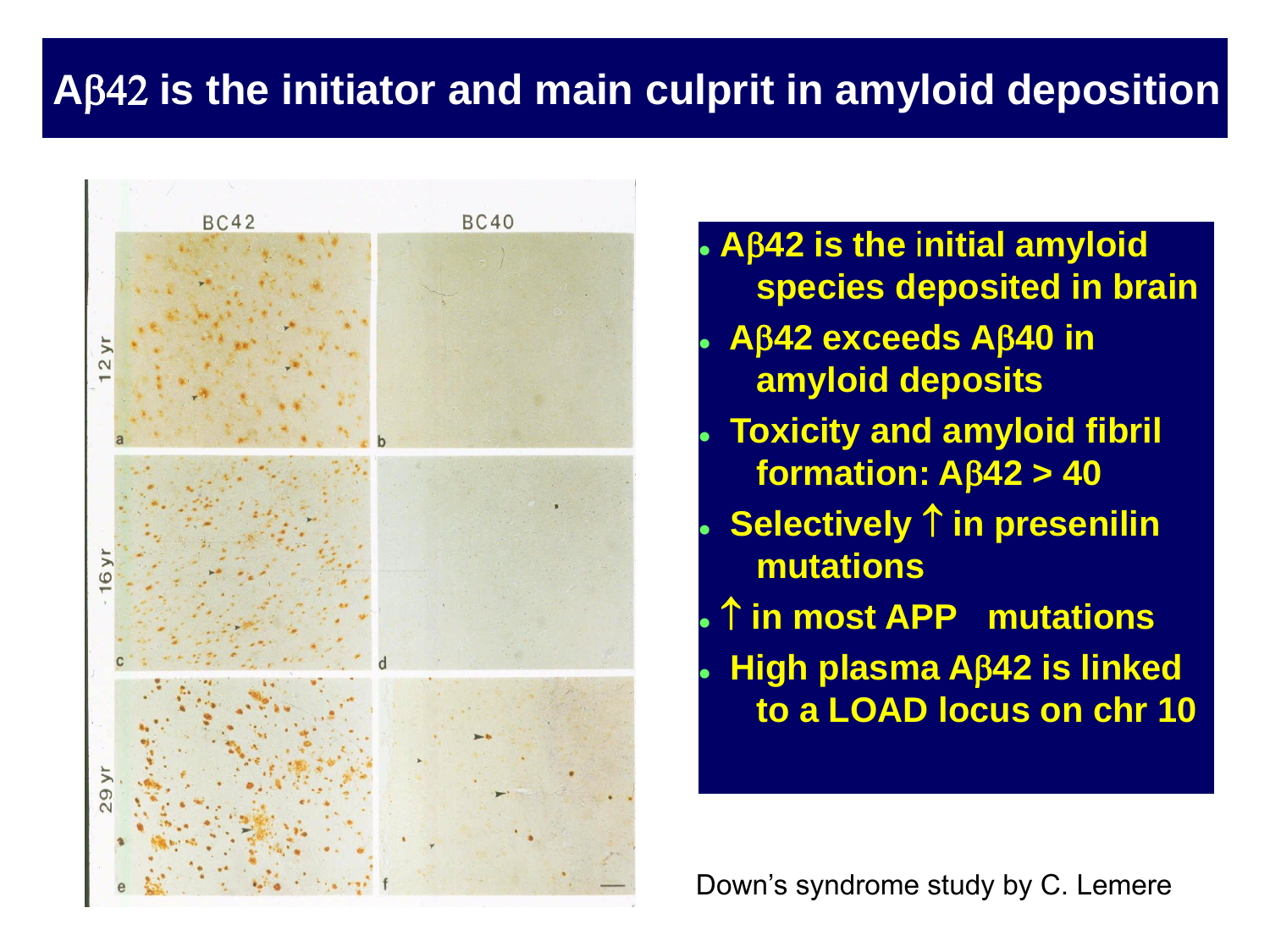# $CSF AB$  in  $AD$

- Total Aβ or Aβ1-40 do not differ in AD and controls
- **A42 levels are decreased in CSF in AD vs controls, by about 50%.**
- **A42 levels increase in the brain.** 
	- **? deposits act as a 'sink', which binds more A42**
- **Meta-analysis of CSF A42, AD vs controls:**
	- 18 studies, 980 AD, 499 controls
	- Effect size  $= 1.56$  (Sunderland 2003)
- **A42 levels decrease in CJD, and in about 15-25% of non-AD dementias …**

? due to  $\downarrow$  production, or concomitant AD pathology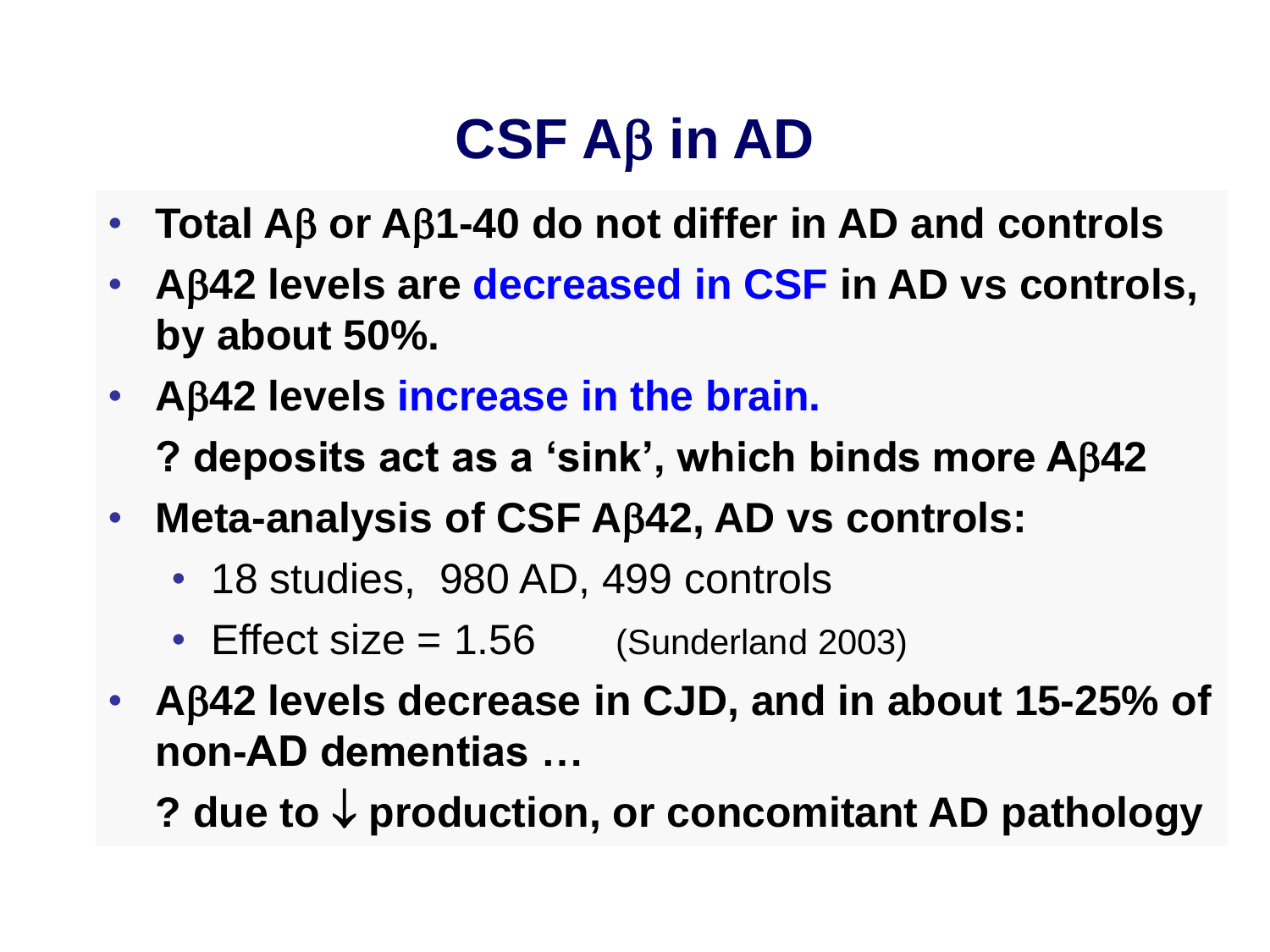## **CSF Aβ and brain Aβ deposition**



**De Mattos, 2002**

**Strozyk, 2003**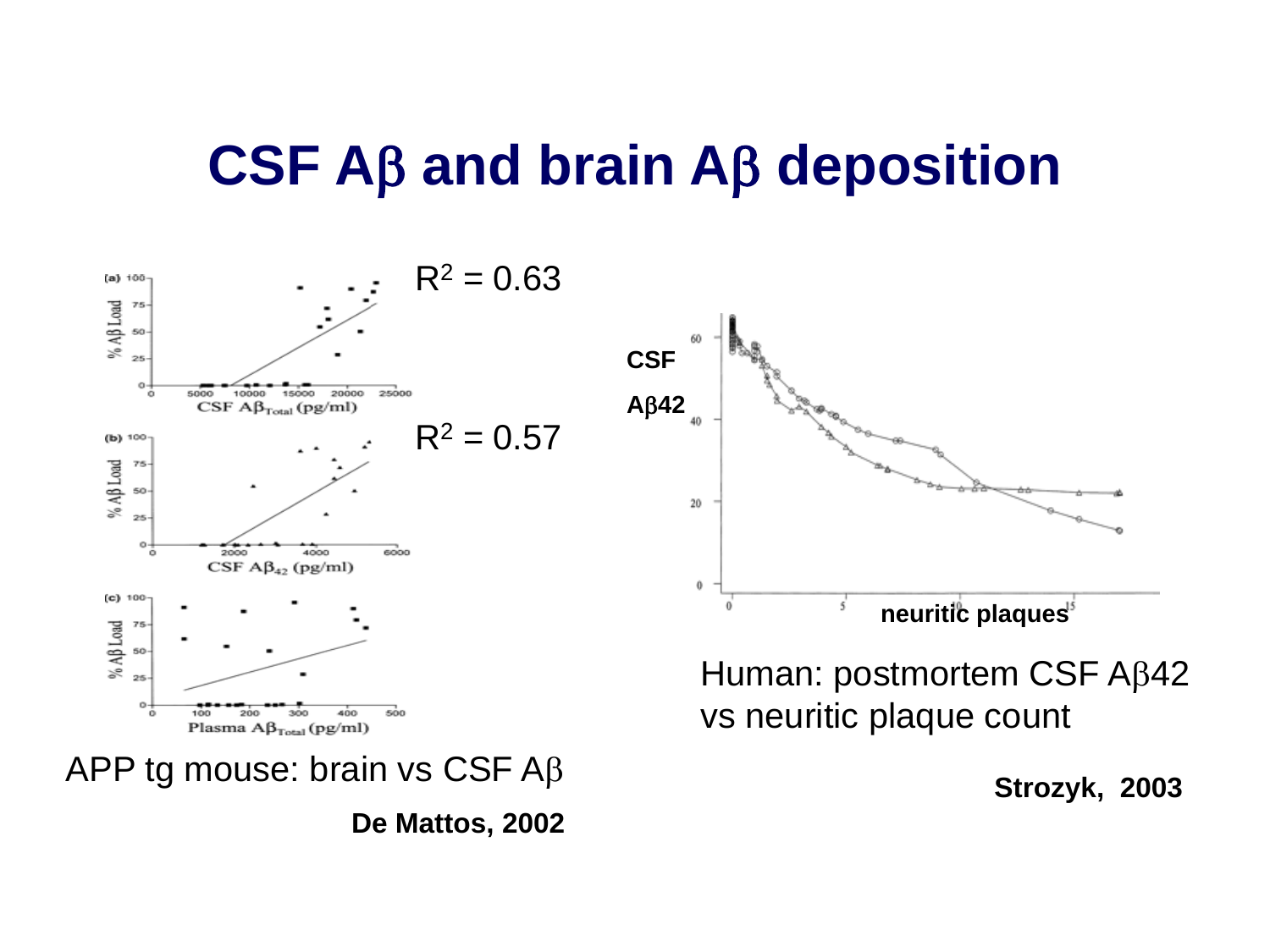#### **CSF A42 meta-analysis (Sunderland, JAMA 2003)**

Study Motter et al.<sup>4</sup> 1995 Tamaoka et al, 34 1997 Galasko et al,<sup>5</sup> 1998 Kanai et al,<sup>14</sup> 1998 Andreasen et al,<sup>33</sup> 1999 Hulstaert et al.<sup>13</sup> 1999 Jensen et al.<sup>16</sup> 1999 Fukuyama et al.<sup>35</sup> 2000 Kanemaru et al.<sup>36</sup> 2000 Mehta et al.<sup>6</sup> 2000 Otto et al, 51 2000 Riemenschneider et al.<sup>38</sup> 2000 Sjogren et al, 39 2000 Andreasen et al.<sup>7</sup> 2001 Csemansky et al,<sup>40</sup> 2002 Sjogren et al,<sup>41</sup> 2002 Skoog et al,<sup>42</sup> 2003 Total Current Study

**Effect Size** (95% CI) 2.26 (1.57 to 2.94) 1.12 (0.53 to 1.72) 1.55 (1.17 to 1.93) 2.27 (1.82 to 2.73) 2.80 (2.12 to 3.48) 1.68 (1.01 to 2.35)  $-0.79$  ( $-1.26$  to  $-0.32$ ) 0.56 (-0.13 to 1.26) 3.02 (2.13 to 3.91) 0.63 (0.13 to 1.13) 3.41 (2.33 to 4.49) 2.35 (1.82 to 2.88) 2.22 (1.68 to 2.76) 1.97 (1.41 to 2.53) 0.60 (-0.12 to 1.33) 3.35 (2.31 to 4.37) 0.94 (0.23 to 1.65) 1.53 (1.39 to 1.69) 1.76 (1.42 to 2.10)

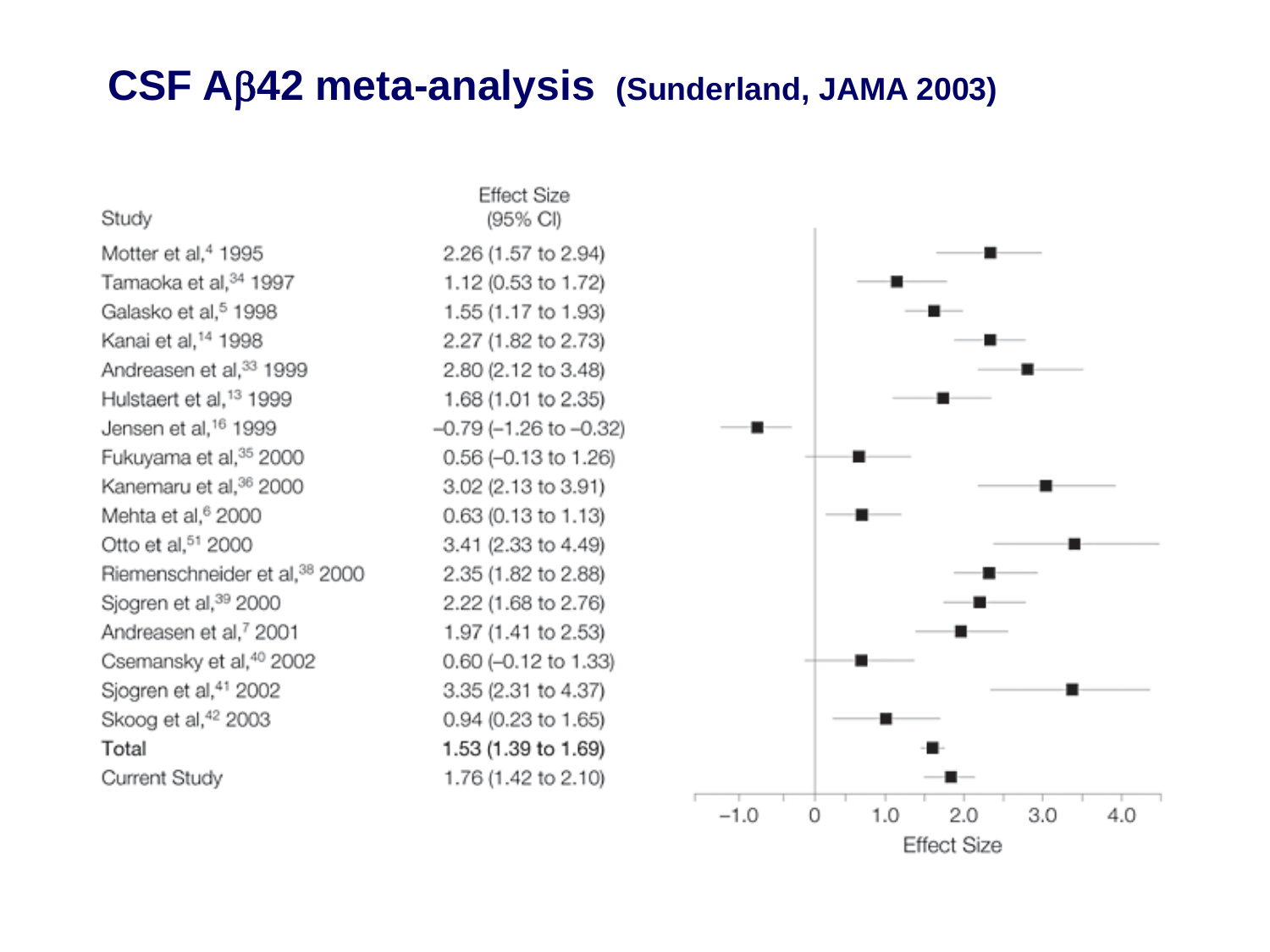## **CSF A-beta42 and APO-E**

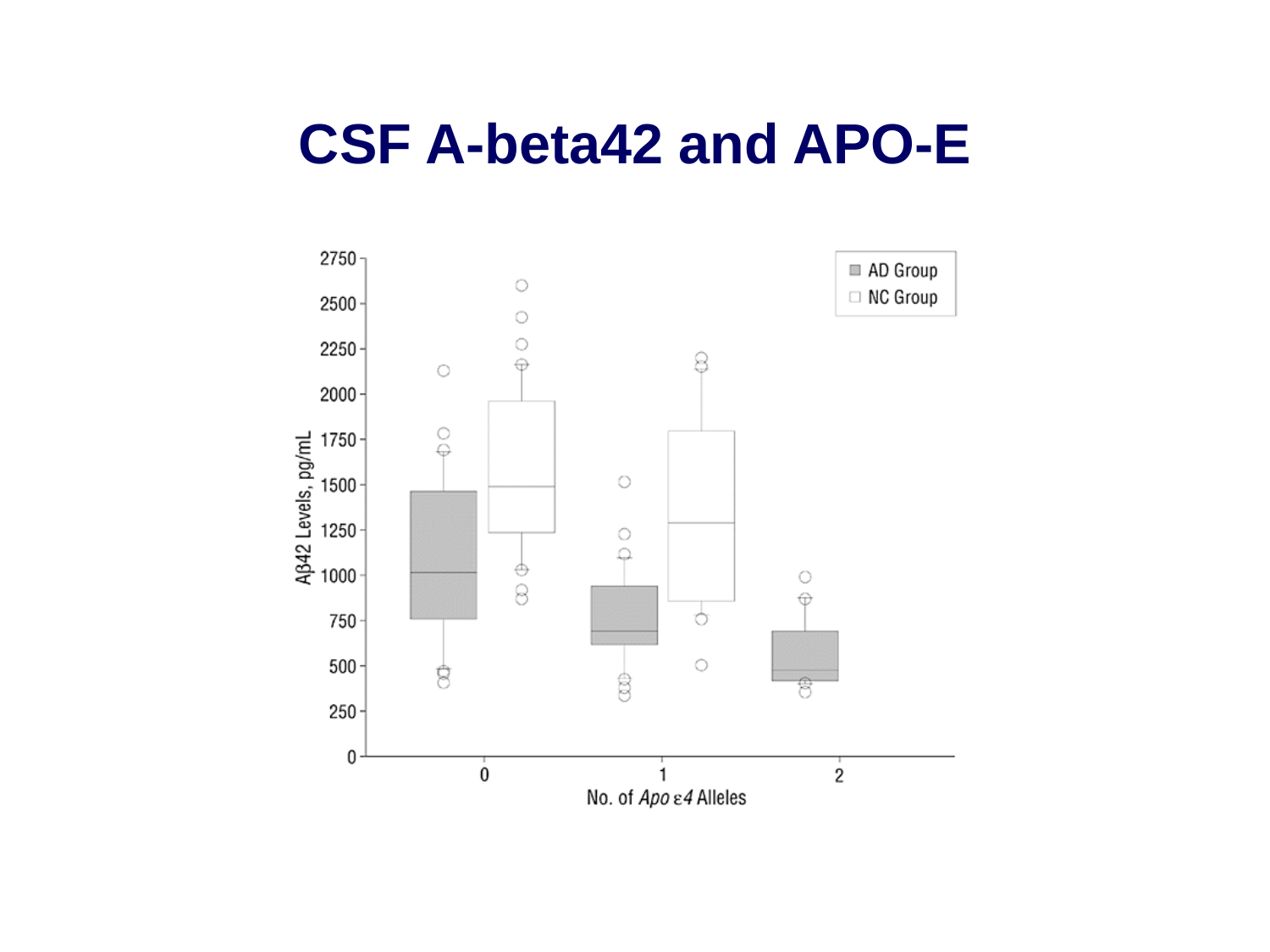# **CSF A42 in very mild AD/MCI**

|                                    | N  | % with CSF $A\beta 42$<br>in AD range |
|------------------------------------|----|---------------------------------------|
| <b>MMSE &gt; 23/30</b>             |    |                                       |
| Galasko et al 1998                 | 24 | 64%                                   |
| Hulstaert et al, 1999              | 23 | <b>70 %</b>                           |
| Riemenschneider et al, 2000        | 25 | 72%                                   |
| Andreasen et al, 2000              | 20 | <b>75 %</b>                           |
| <b>MCI with progression</b>        |    |                                       |
| Maruyama et al, 2001               | 19 | 45%                                   |
| <b>Riemenschneider et al, 2002</b> | 18 | $85\%$                                |
| Andreasen et al, 2003              | 44 | $77\%$                                |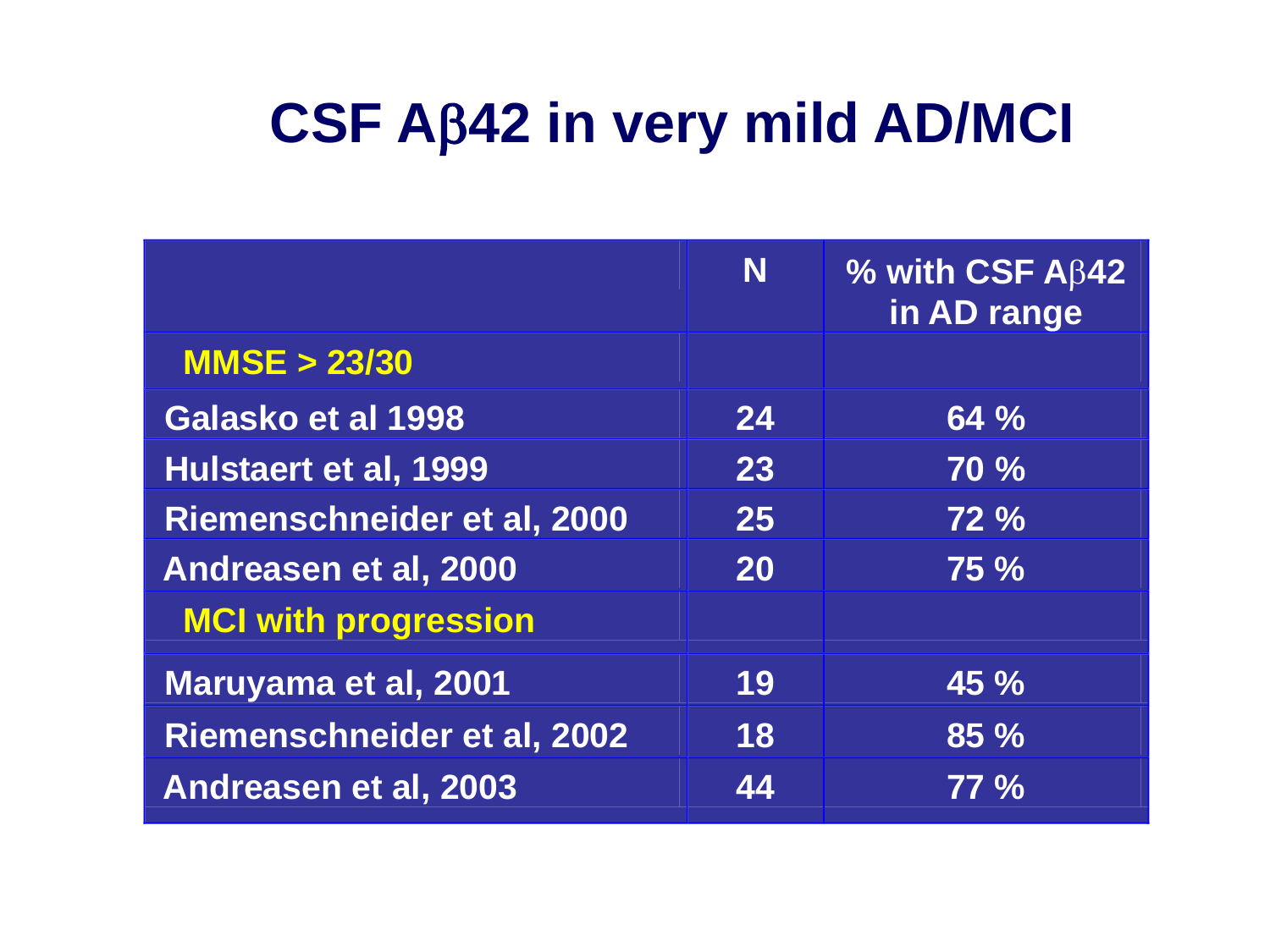### **CSF biomarkers in MCI and early AD**

Riemenschneider et al, 2002

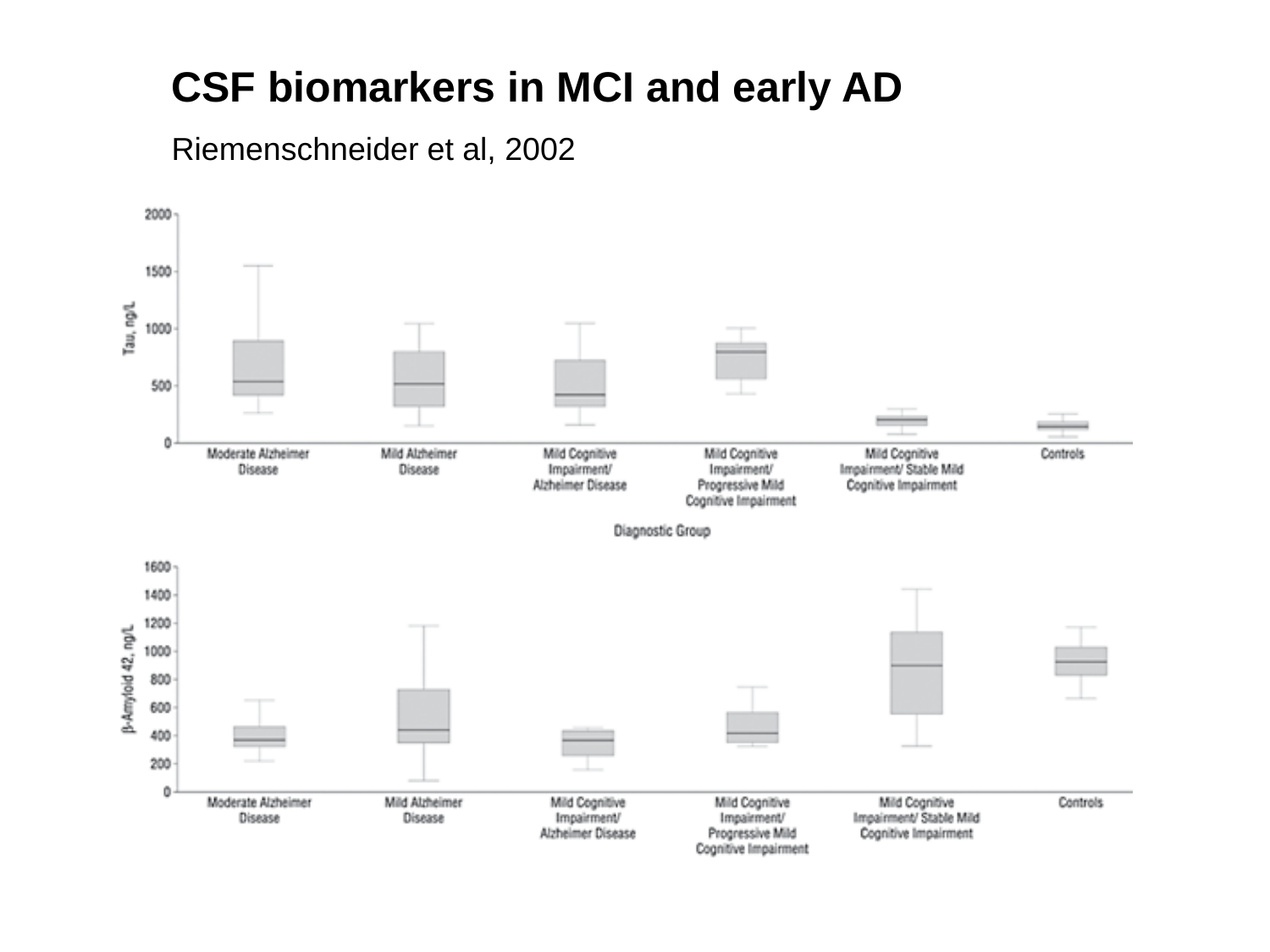# **Measuring A<sub>B</sub> subtypes**

## **Peptide CSF Stds.**



Αβ38<br>Αβ40

 $AB$  was immunoprecipitated from 2 ml of CSF from an AD patient, and visualized on a bicine gel that resolves A $\beta$ 38, 40 and 42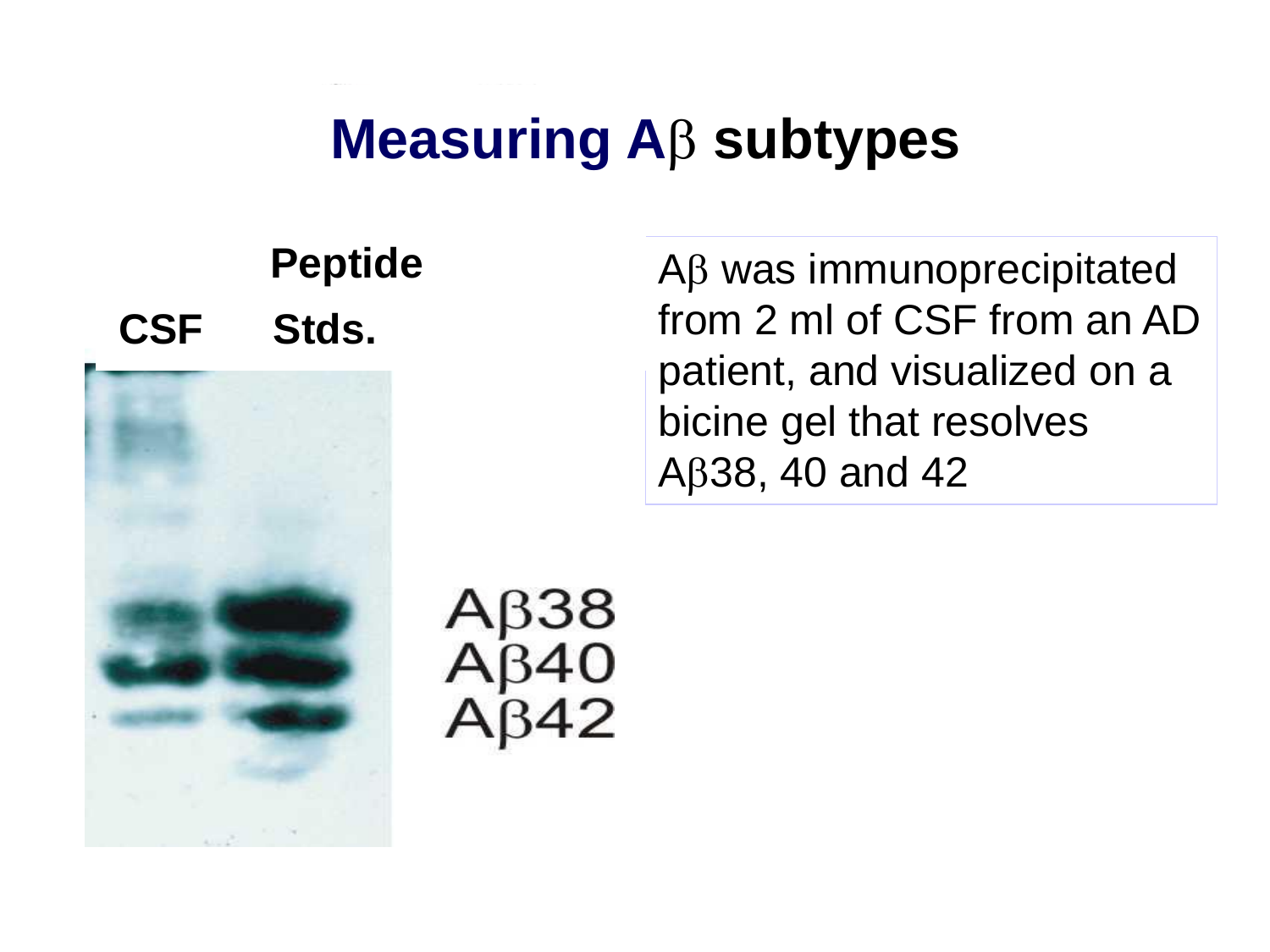## **A** β species in CSF



Wiltfang et al, J Neurochem 2002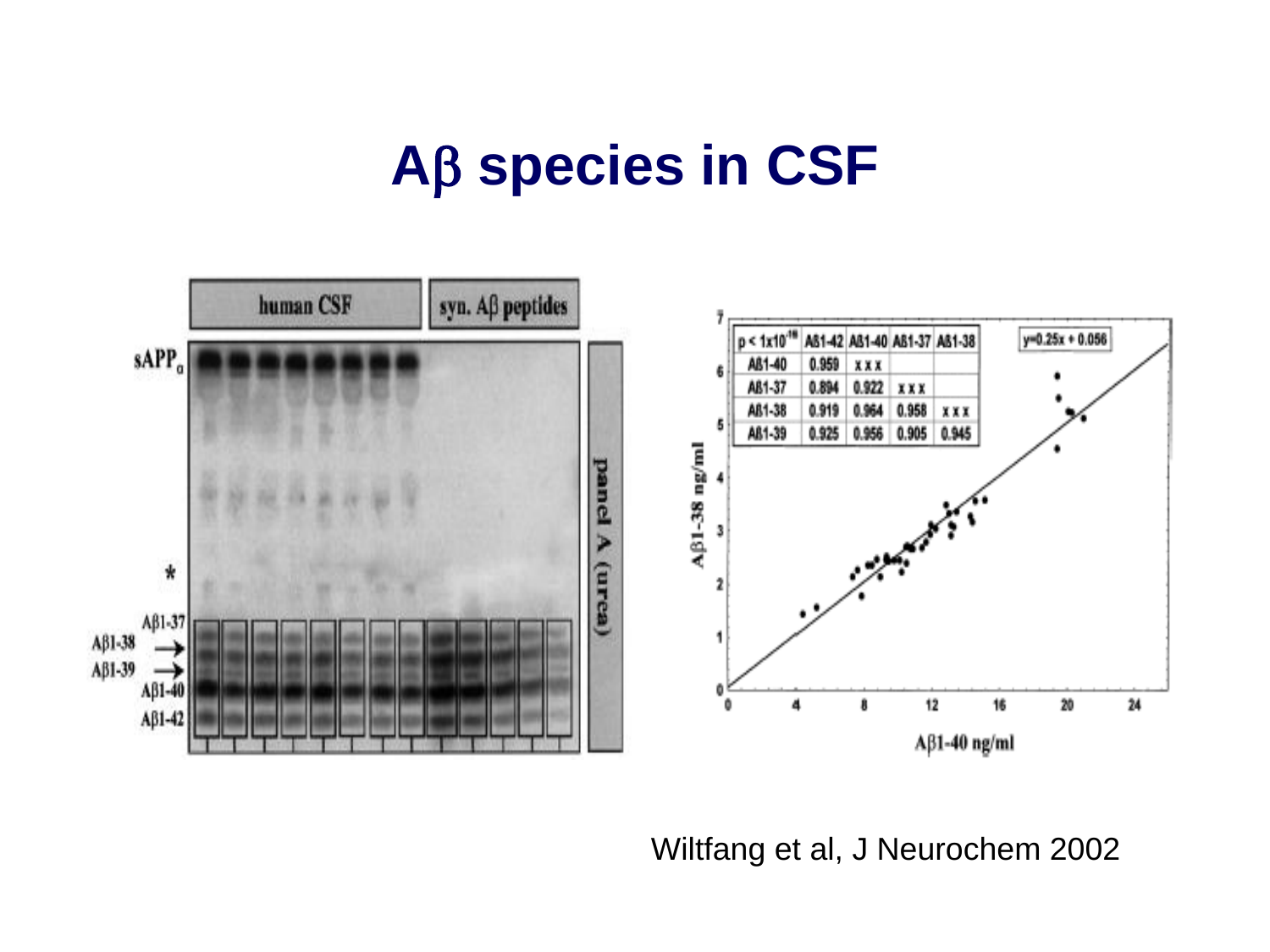## **Relative decrease in A42 in CSF in AD**

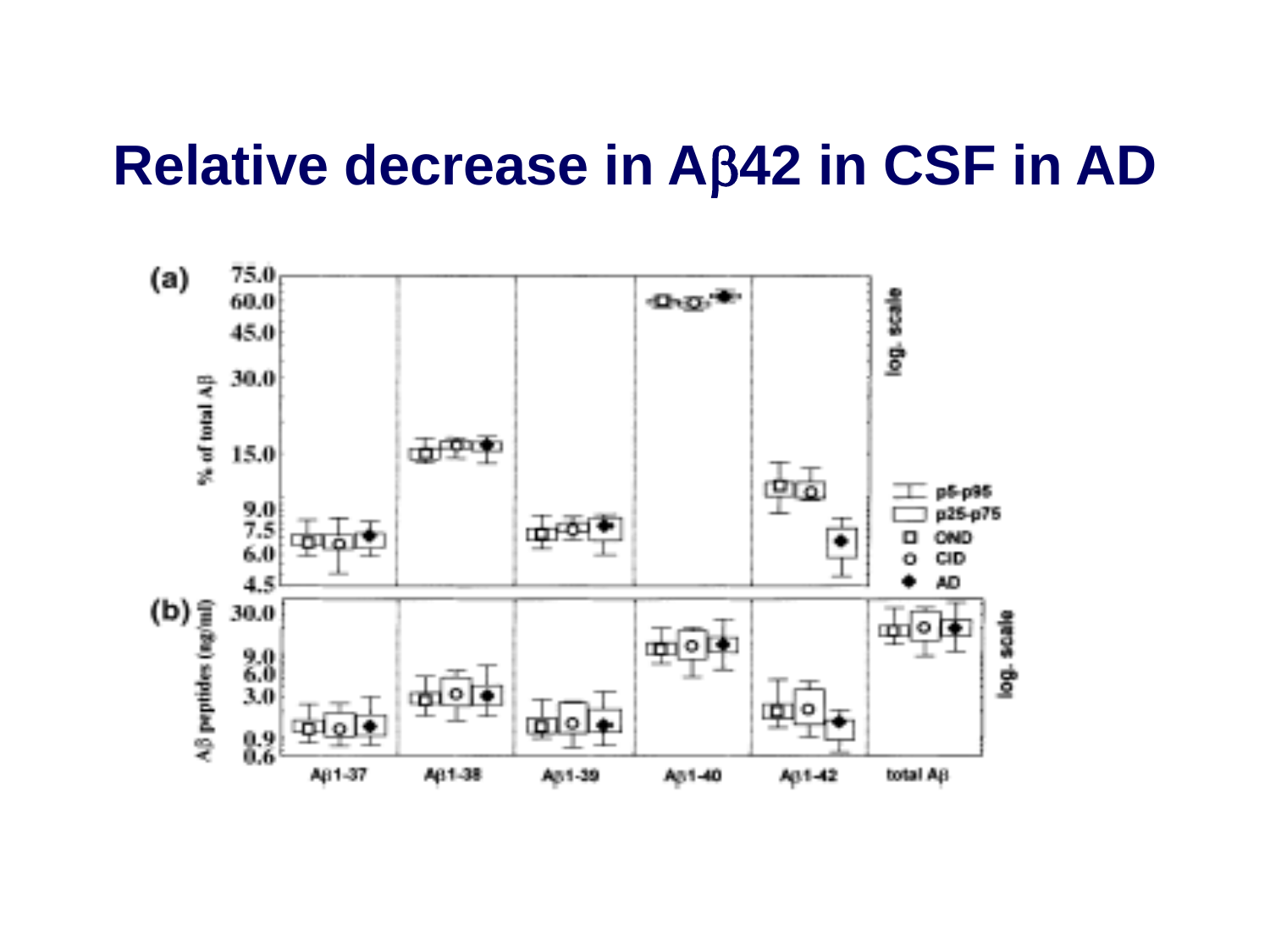# **CSF Aβ as an index of drug treatment?**

- Half-life of Aβ in CSF is about 30 minutes
- CSF and plasma A<sub>B</sub> are not correlated in humans
- **May be easier to show effects in controls than in AD, because levels are not already decreased.**
- **Limited published data ….**
	- **- -secretase inhibitors: CSF and plasma A40**  and  $42 \downarrow$  in APP tg mice
	- **- Some NSAIDs may selectively decrease A42 in tg mice and increase A38**
	- **- Rivastigmine x 1 year had no effect on CSF A42**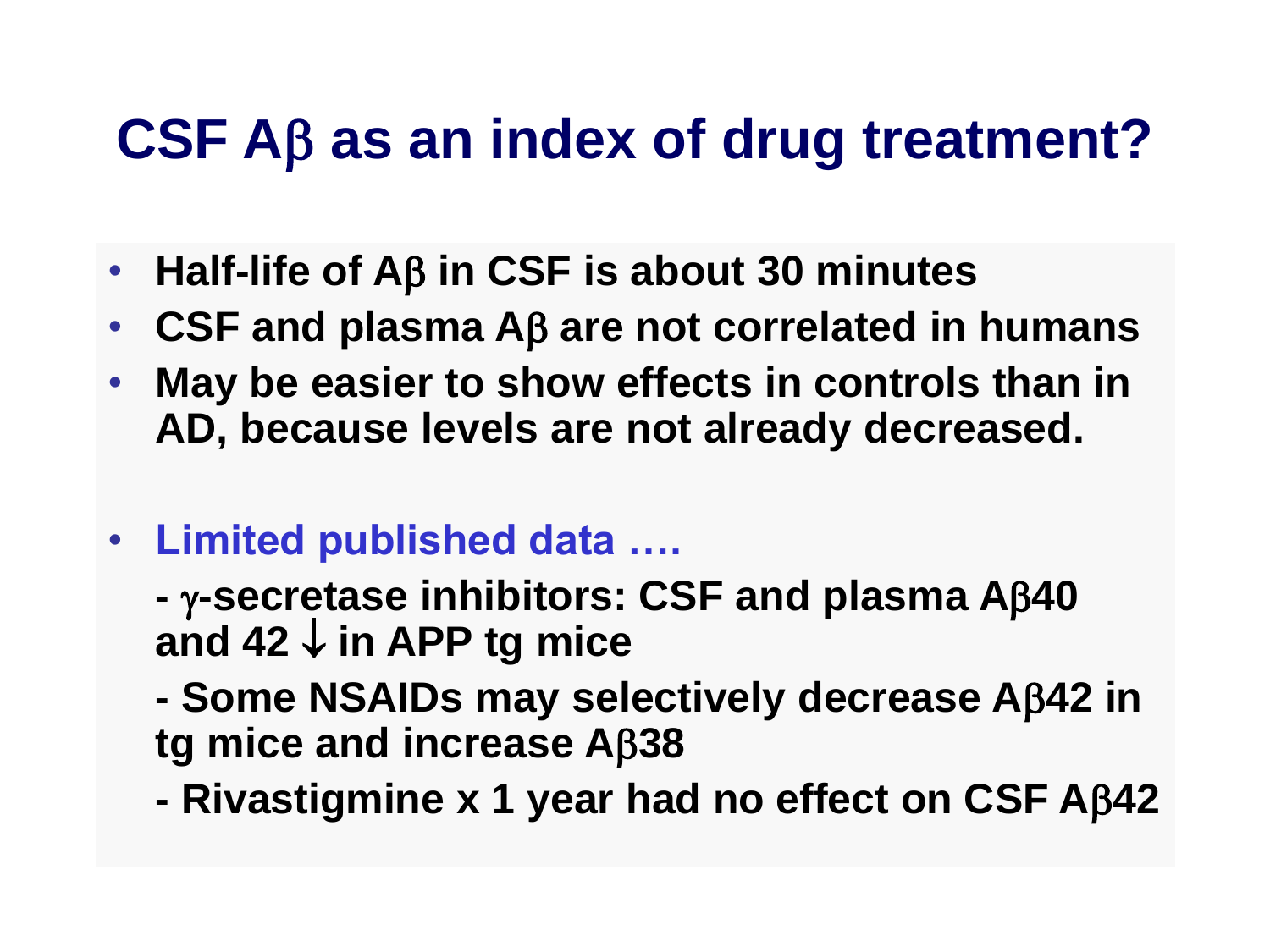#### **CSF A42 remains stable in AD over 12 months**

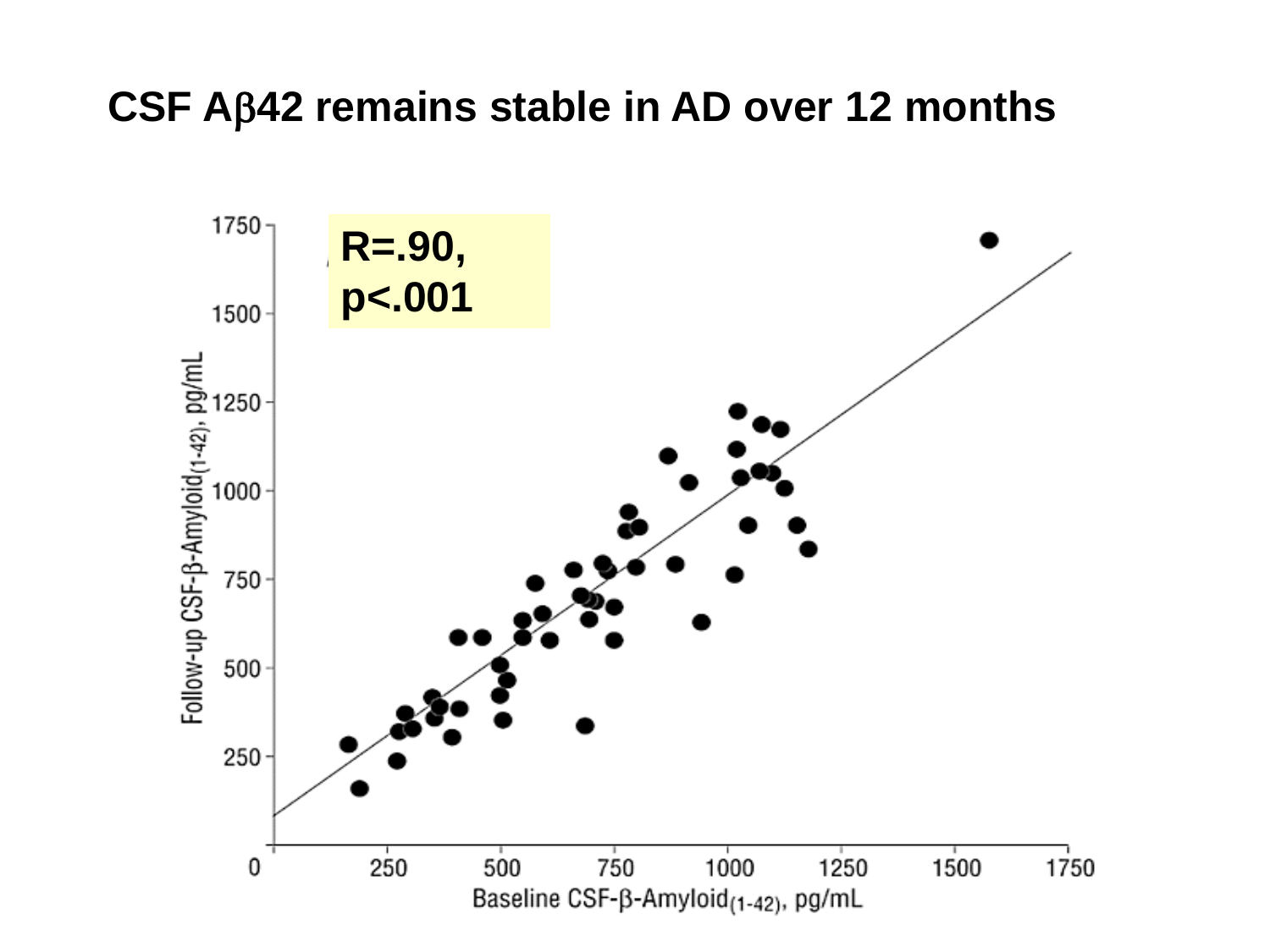# **Summary**

- **CSF A42 is decreased in AD, in 70-85% of patients, but less consistently so in MCI.**
- **A40 levels are not altered.**
- **Diagnostic potential of CSF A42 is limited, but may improve if it is part of a panel of biomarkers.**
- CSF and possibly plasma A<sub>B</sub> may be used to **monitor certain types of anti-amyloid therapy, e.g. for proof of principle, or dose finding**
- Several forms of Aβ can be measured in CSF; **data on A subtypes and on oligomers will be of interest.**